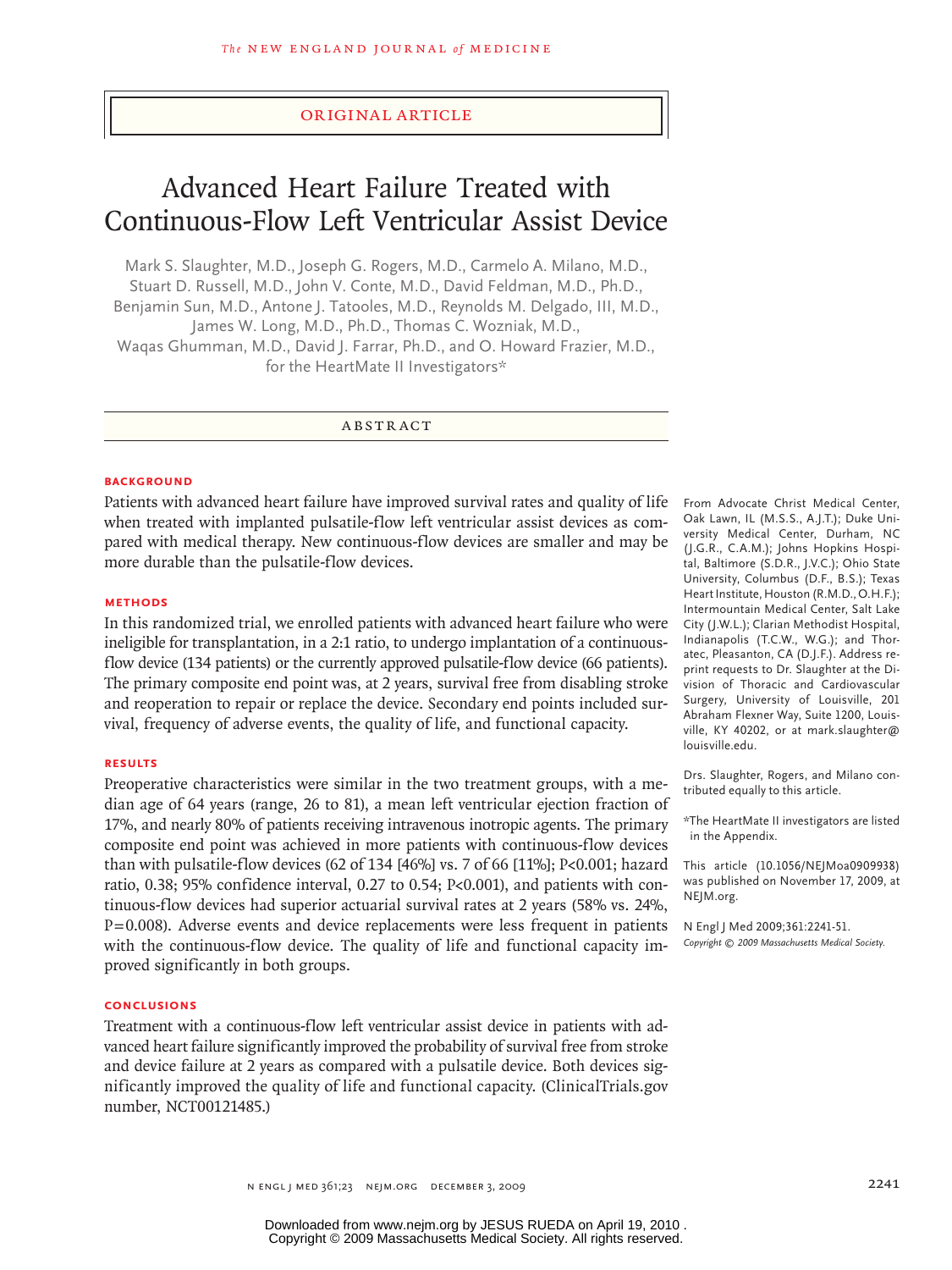**MEDICAL AND ELECTRICAL THERAPIES**<br>for systolic heart failure have improved<br>outcomes and altered the natural history<br>of the disease.<sup>1-9</sup> However, heart failure commonfor systolic heart failure have improved outcomes and altered the natural history ly progresses and becomes refractory to current treatments. Continuous intravenous inotropic support may improve clinical status in the short term but results in a survival rate at 1 year of only 10 to 30%.10,11 Cardiac transplantation is available for only a minority of patients, because of a lack of suitable donor hearts. The paucity of effective therapies for advanced heart failure led to the evaluation of mechanical circulatory-support devices as permanent therapy.

To date, only two completed trials, one randomized<sup>12</sup> and one nonrandomized,<sup>13</sup> have evaluated patients with advanced heart failure who were ineligible for transplantation and compared optimal medical therapy with the use of a pulsatile left ventricular assist device. The survival status, functional capacity, and quality of life were superior in the patients treated with the pulsatile left ventricular assist devices. However, the 2-year survival rate among patients with a left ventricular assist device in the Randomized Evaluation of Mechanical Assistance for the Treatment of Congestive Heart Failure (REMATCH) trial (ClinicalTrials. gov number, NCT00000607) was only 23%, as compared with 8% among patients receiving medical therapy.12 Despite these substantial improvements in outcomes, broader application of left ventricular assist devices for advanced heart failure has been limited by the large size of the pump and drive line, clinically significant adverse events, and limited device durability.

Newer designs of left ventricular assist devices, involving rotary-pump technology to provide blood flow with reduced pulsatility, have undergone clinical investigation. These continuous-flow left ventricular assist devices have improved the hemodynamics, end-organ function, quality of life, and functional capacity of patients awaiting transplantation.14,15 They are also smaller, quieter, and more durable than pulsatile-flow devices, making them potentially better suited for long-term support.

This study reports the results of a randomized trial comparing outcomes in patients with advanced heart failure who were ineligible for transplantation and received either a pulsatile-flow left ventricular assist device or a continuous-flow left ventricular assist device.

## Methods

## **Study Organization**

The study was conducted at 38 centers in the United States. Data were collected by study coordinators at participating centers, analyzed by the sponsor (Thoratec, Pleasanton, CA), and audited by the sponsor. The authors vouch for the completeness and accuracy of the data and analyses. An independent data and safety monitoring board monitored the study and reviewed the protocol compliance and outcome data. An independent clinical events committee adjudicated the causes of death and adverse events. The protocol was approved by each participating center's institutional review board.

## **Study Patients**

Patients with advanced heart failure who were ineligible for heart transplantation and whose heart failure was refractory to optimal medical management were considered for study enrollment. Detailed inclusion and exclusion criteria are listed in the Supplementary Appendix (available with the full text of this article at NEJM.org). Enrolled patients met the following criteria: a left ventricular ejection fraction of less than 25%; a peak oxygen consumption of less than 14 ml per kilogram of body weight per minute, or less than 50% of the predicted value; and New York Heart Association (NYHA) class IIIB or IV symptoms for at least 45 of the 60 days before enrollment or dependence on an intraaortic balloon pump for a period of 7 days or inotropes for a period of at least 14 days before enrollment. Exclusion criteria included irreversible, severe renal, pulmonary, or hepatic dysfunction or active infection. All patients or an authorized representative provided written informed consent.

## **Study Design**

Patients were randomly assigned, in a 2:1 ratio, to receive either a continuous-flow left ventricular assist device or a pulsatile-flow left ventricular assist device. Randomization was stratified according to study center and with the use of permuted blocks to maintain the 2:1 ratio over time. Baseline data — including demographic characteristics, concomitant use of medications, health history, responses on the Minnesota Living with Heart Failure and Kansas City Cardiomyopathy questionnaires, and clinical laboratory values —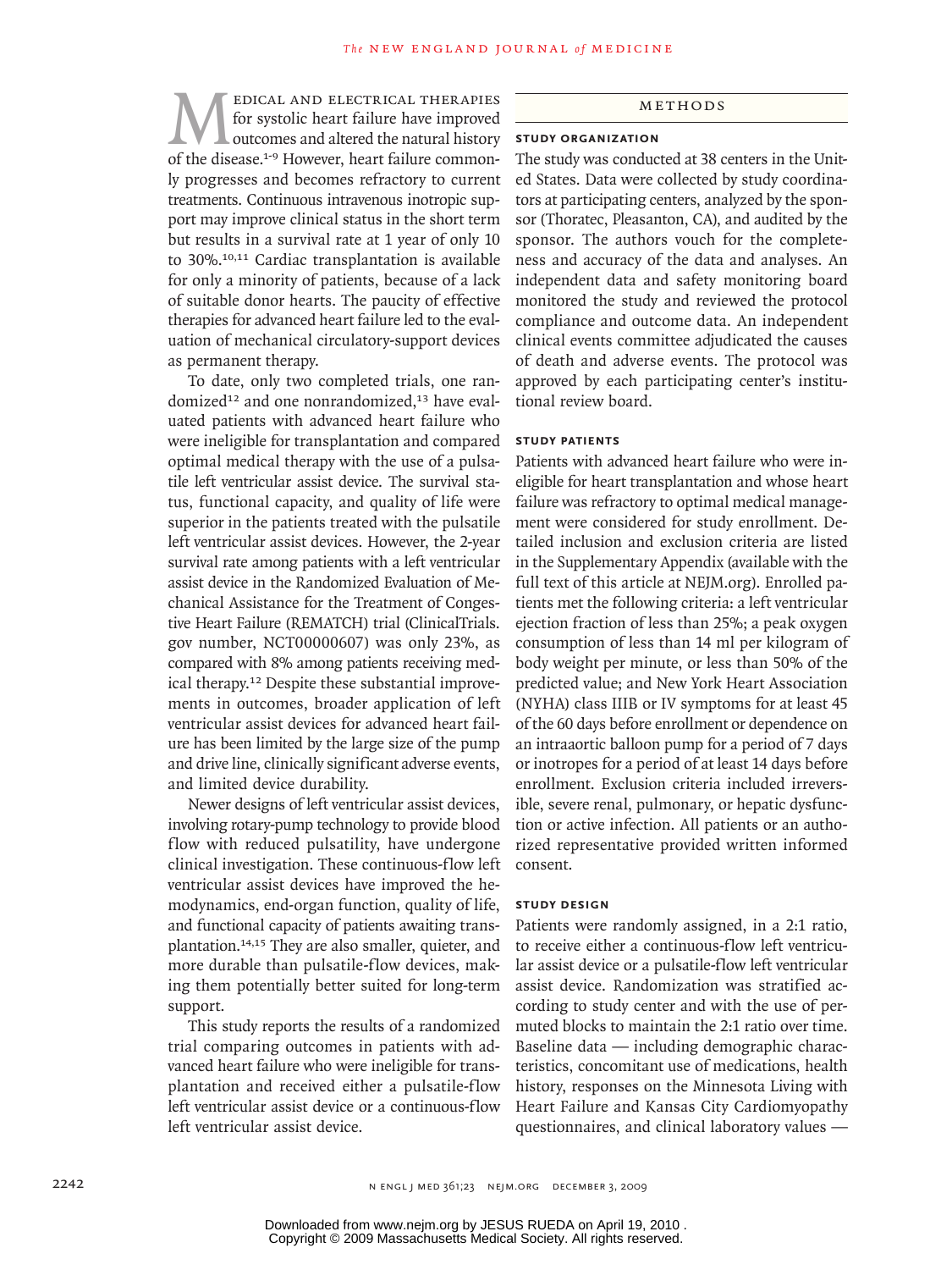were collected for all patients. After implantation of the left ventricular assist device, device performance, laboratory results, and medication use were initially recorded at daily to weekly intervals and after hospital discharge were recorded monthly. Quality-of-life assessments and the 6-minute walk tests were completed at baseline, 1 month, 3 months, 6 months, and then every 6 months until study completion at 24 months. Adverse events were recorded throughout the study, with the use of standardized definitions (see the Supplementary Appendix). All causes of death were determined by means of autopsy or through examination of medical records, with final adjudication by the clinical events committee.

## **Left Ventricular Assist Devices**

The two left ventricular assist devices used in this study were the pulsatile-flow HeartMate XVE and the continuous-flow HeartMate II (both from Thoratec). These implanted pumps draw blood from the apex of the left ventricle and deliver it to the ascending aorta. Both are electrically driven by means of a percutaneous lead that connects the pump to an external system controller and power source (Fig. 1, and the animation<sup>16</sup> available with the full text of this article at NEJM.org). The continuous-flow left ventricular assist device has a volume of 63 ml and a weight of 390 g, as compared with 450 ml and 1250 g for the pulsatileflow left ventricular assist device. Both devices are capable of a flow rate up to 10 liters per minute at a mean pressure of 100 mm Hg. Antithrombotic management included aspirin for all patients and warfarin (with a targeted international normalized ratio of 2.0 to 3.0) only for those with the continuous-flow device.

## **Statistical Analysis**

The primary end point was a composite of survival at 2 years, free of disabling stroke (stroke with a Rankin score >3) or reoperation to replace the device. The percentage of patients in whom the primary composite end point was reached was compared between the two treatment groups with the use of Fisher's exact test. Cox proportionalhazards analyses, with the data stratified on the basis of the treatment assignment, were used to calculate hazards ratios and 95% confidence intervals for the primary end point and component events. Analysis of the primary composite end point was conducted on the basis of the intention-to-treat principle. Patients who had undergone randomization but not implantation of a device were considered to have had treatment failure, as were patients who had device failure requiring either device explantation or urgent heart transplantation.

Secondary study end points included actuarial survival, frequency of adverse events, functional status, and the quality of life. The secondary end points were evaluated with the use of an as-treated analysis of all data until use of the treatment device was discontinued. Data on the categorical variables were compared with the use of Fisher's exact test. Longitudinal changes in functional status and quality of life were analyzed by means of linear mixed-effects modeling. Adverse-event rates and relative risks were compared between the two treatment groups with the use of Poisson regression. Actuarial-survival analysis was performed by means of the Kaplan–Meier method and the results were compared between the two groups with the use of log-rank analysis. P values of less than 0.05 were considered to indicate statistical significance. All reported P values are twosided and were not adjusted for multiple testing.

A total of two interim analyses were conducted, one each after 27% and 67% of the patients had reached the 2-year time point. The false positive rate was limited to 5% by means of the O'Brien– Fleming spending function.

*An animation showing left ventricular assist devices is available at NEJM.org* 

ПI

**RESULTS** 

#### **Study Patients**

A total of 200 patients were randomly assigned to undergo implantation of a continuous-flow left ventricular assist device (134 patients) or a pulsatile-flow left ventricular assist device (66 patients) between March 2005 and May 2007. The baseline characteristics of each of the two treatment groups were similar, except more women were in the continuous-flow device group (Table 1). Resynchronization therapy had failed in more than 60% of patients, nearly 80% were receiving intravenous inotropic agents, and over 20% had an intraaortic balloon pump at the time of enrollment. There was no significant difference between the two groups in the destination therapy risk score.<sup>17</sup>

## **Clinical Course**

Five patients randomly assigned to receive a pulsatile-flow left ventricular assist device and three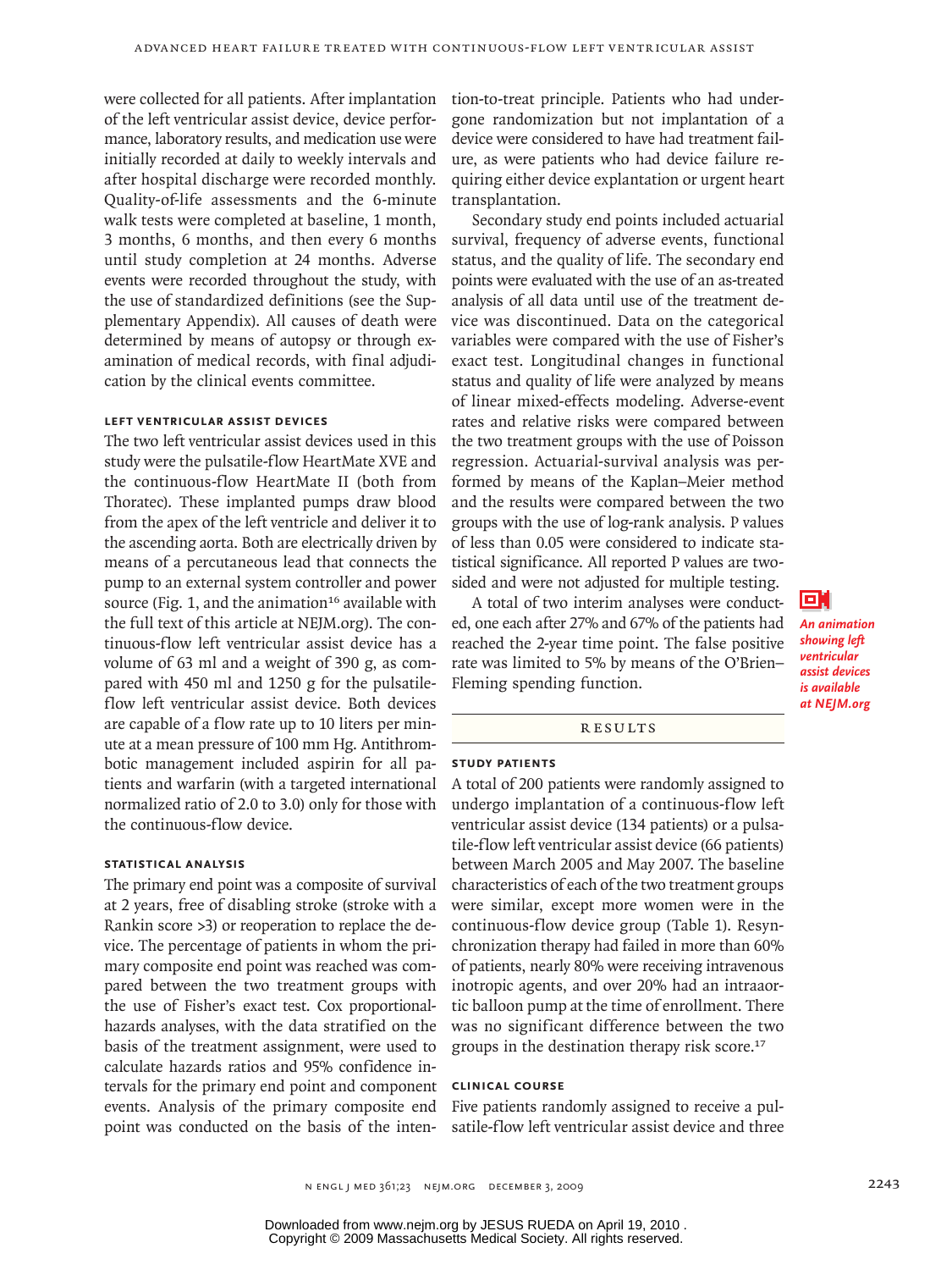#### **The NEW ENGLAND JOURNAL of MEDICINE**



patients randomly assigned to receive a continuous-flow device did not undergo implantation with a device; however, these patients were counted as having treatment failure (see the flow chart in the Supplementary Appendix). Three patients who had a small body size and who had been randomly assigned to the pulsatile-flow device group received the smaller continuous-flow device instead, because of difficulty with anatomical Fig # 1  $\frac{1}{2}$ Slaughter

continuous-flow device group received a pulsatileflow left ventricular assist device instead, because the patient's health insurance would only cover the pulsatile-flow device.

fitting. One patient randomly assigned to the lar assist device. The median duration of support The remaining patients, whose data were included in the as-treated analyses, consisted of 133 who underwent implantation of a continuous-flow left ventricular assist device and 59 who underwent implantation of a pulsatile-flow left ventricu-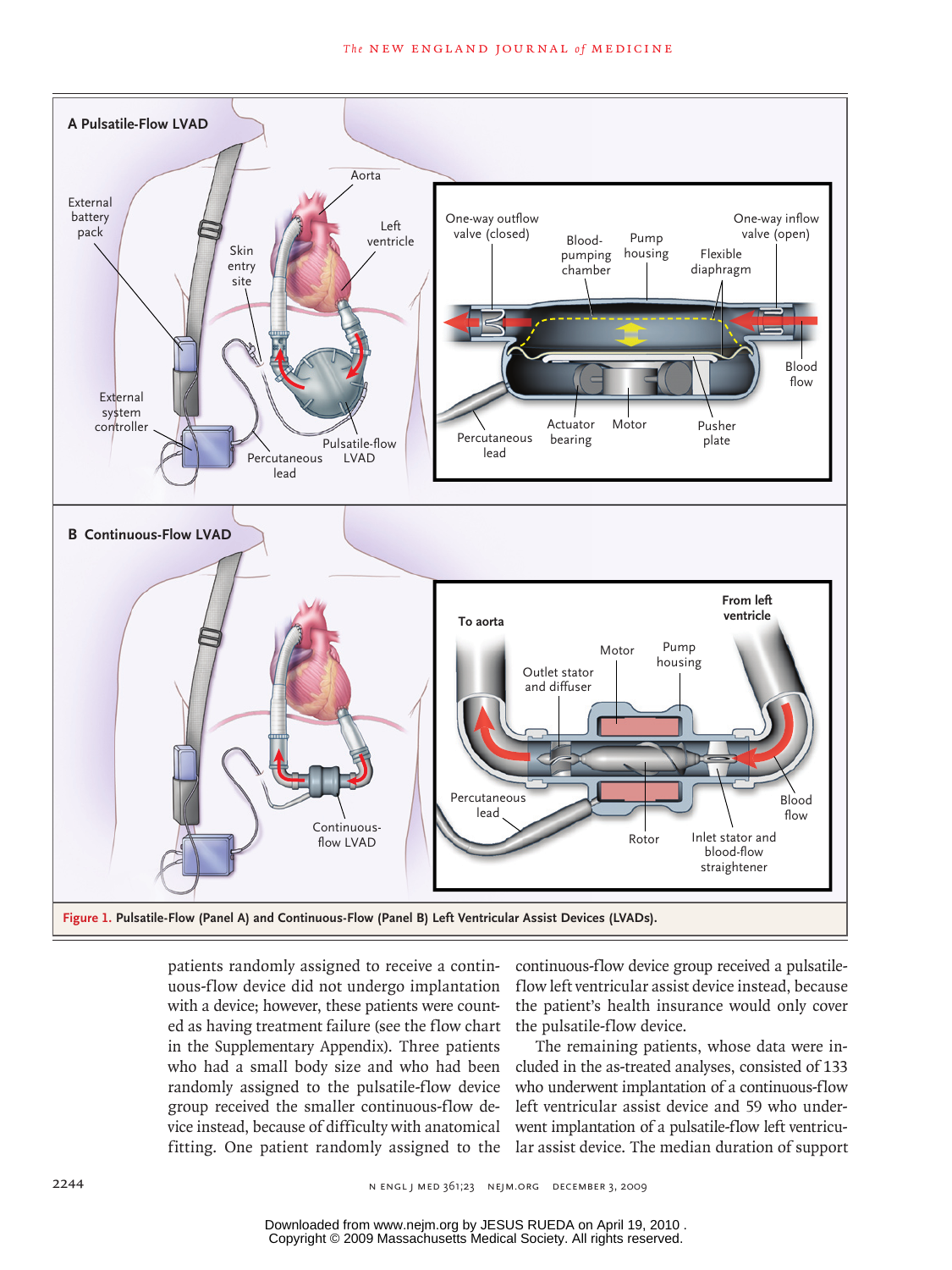| Table 1. Baseline Characteristics of the Study Patients, According to Treatment Group.* |                                          |                                        |         |  |  |  |  |
|-----------------------------------------------------------------------------------------|------------------------------------------|----------------------------------------|---------|--|--|--|--|
| Characteristic                                                                          | <b>Continuous-Flow</b><br>$LVAD (N=134)$ | <b>Pulsatile-Flow</b><br>$LVAD (N=66)$ | P Value |  |  |  |  |
| $Age - yr$                                                                              |                                          |                                        | 0.81    |  |  |  |  |
| Mean                                                                                    | $62 + 12$                                | $63 + 12$                              |         |  |  |  |  |
| Median (range)                                                                          | 64 (26-79)                               | $65(29-81)$                            |         |  |  |  |  |
| Male sex — no. $(\%)$                                                                   | 108 (81)                                 | 61 (92)                                | 0.04    |  |  |  |  |
| Body-surface area $-m^2$                                                                | $2.0 \pm 0.3$                            | $2.1 \pm 0.3$                          | 0.54    |  |  |  |  |
| Ischemic cause of heart failure - no. (%)                                               | 88 (66)                                  | 45 (68)                                | 0.75    |  |  |  |  |
| Left ventricular ejection fraction $-$ %                                                | $17.0 \pm 5.5$                           | $16.8 \pm 5.4$                         | 0.81    |  |  |  |  |
| Arterial blood pressure - mm Hg                                                         |                                          |                                        |         |  |  |  |  |
| Systolic                                                                                | $104 \pm 14$                             | $104 \pm 18$                           | 0.93    |  |  |  |  |
| <b>Diastolic</b>                                                                        | $61 \pm 13$                              | $61 + 12$                              | 0.94    |  |  |  |  |
| Pulmonary-capillary wedge pressure - mm Hg                                              | $24\pm8$                                 | $24\pm9$                               | 0.82    |  |  |  |  |
| Cardiac index - liters/min/m <sup>2</sup> of body-surface area                          | $2.0 + 0.6$                              | $2.1 + 0.6$                            | 0.36    |  |  |  |  |
| Pulmonary vascular resistance - dyn-sec-cm <sup>-5</sup>                                | $264 \pm 128$                            | $264 \pm 152$                          | 0.98    |  |  |  |  |
| Central venous pressure - mm Hg                                                         | $13\pm 6$                                | $13\pm8$                               | 0.67    |  |  |  |  |
| Serum sodium - mmol/liter                                                               | $134.7 + 4.3$                            | $133.9 \pm 6.0$                        | 0.31    |  |  |  |  |
| Serum creatinine - mg/dl                                                                | $1.6 + 0.6$                              | $1.8 + 0.7$                            | 0.08    |  |  |  |  |
| History of stroke - no. (%)                                                             | 21(16)                                   | 11(17)                                 | 0.84    |  |  |  |  |
| Concomitant medication or intervention $-$ no. (%)                                      |                                          |                                        |         |  |  |  |  |
| Intravenous inotropic agent                                                             | 103(77)                                  | 55 (83)                                | 0.36    |  |  |  |  |
| <b>Diuretic</b>                                                                         | 123 (92)                                 | 57 (86)                                | 0.32    |  |  |  |  |
| <b>ACE</b> inhibitor                                                                    | 43 (32)                                  | 22(33)                                 | 0.87    |  |  |  |  |
| Angiotensin II-receptor antagonist                                                      | 12(9)                                    | 3(5)                                   | 0.39    |  |  |  |  |
| Beta-blocker                                                                            | 71 (53)                                  | 38 (58)                                | 0.55    |  |  |  |  |
| Biventricular pacemaker                                                                 | 85 (63)                                  | 39 (59)                                | 0.64    |  |  |  |  |
| ICD                                                                                     | 111 (83)                                 | 52 (79)                                | 0.56    |  |  |  |  |
| <b>IABP</b>                                                                             | 30 (22)                                  | 15(23)                                 | 1.00    |  |  |  |  |
| Mechanical ventilation                                                                  | 9(7)                                     | 6(9)                                   | 0.57    |  |  |  |  |
| Destination therapy risk score                                                          |                                          |                                        |         |  |  |  |  |
| Mean                                                                                    | $10.4 \pm 5.4$                           | $9.9 + 4.7$                            | 0.78    |  |  |  |  |
| Score denoting high or very high risk - no. (%)                                         | 24 (18)                                  | 5(8)                                   | 0.06    |  |  |  |  |

\* Plus–minus values are means ±SD. Additional data on baseline characteristics are given in the Supplementary Appendix. To convert values for creatinine to micromoles per liter, multiply by 88.4. ACE denotes angiotensin-converting enzyme, IABP intraaortic balloon pump, ICD implantable cardioverter–defibrillator, and LVAD left ventricular assist device.

† The destination therapy risk score was calculated according to the methods of Lietz et al.17 Possible scores range from 0 to 31, with higher scores indicating an increased risk of death at 90 days.

was 1.7 years (range, 0.0 to 3.7) and 0.6 years the pulsatile-flow left ventricular assist device, af-(range, 0.0 to 2.1) for the continuous-flow left ventricular assist device and the pulsatile-flow device, respectively, with a cumulative follow-up of 211 and 41 patient-years, respectively. Cardiac transplantation was performed in 17 patients randomly assigned to the continuous-flow left ventricular minute per square meter by 24 hours after implanassist device and 9 patients randomly assigned to tation of the continuous-flow left ventricular as-

ter contraindications to transplantation resolved while the device was providing support.

The mean (±SD) cardiac index increased from 2.0±0.6 liters per minute per square meter of bodysurface area preoperatively to 2.9±0.7 liters per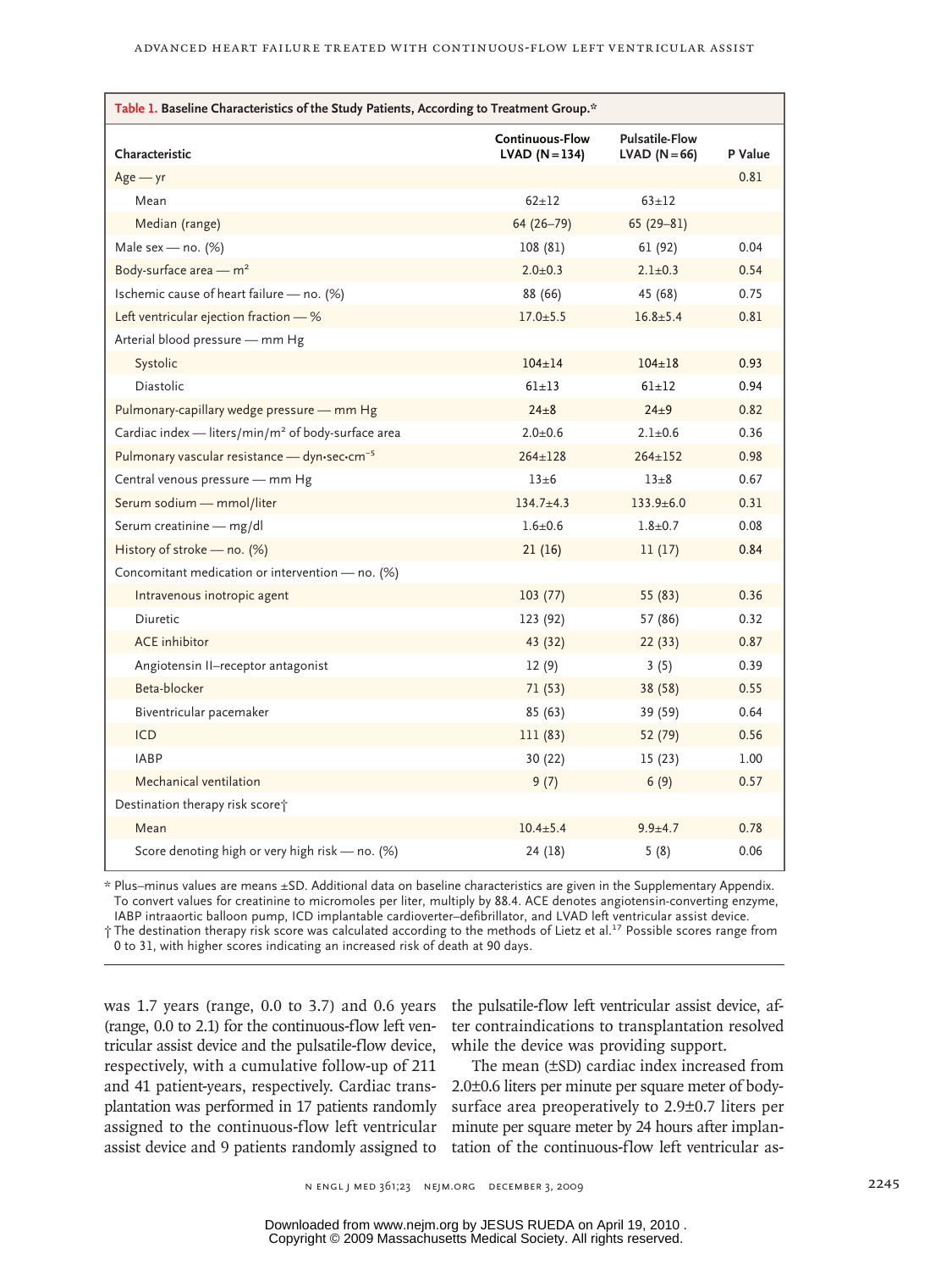| Table 2. Primary End Point and Hazard Ratios, According to Treatment Group.*                                              |                                          |                                        |                                 |         |  |  |  |  |
|---------------------------------------------------------------------------------------------------------------------------|------------------------------------------|----------------------------------------|---------------------------------|---------|--|--|--|--|
| <b>End Point</b>                                                                                                          | <b>Continuous-Flow</b><br>$LVAD (N=134)$ | <b>Pulsatile-Flow</b><br>LVAD $(N=66)$ | <b>Hazard Ratio</b><br>(95% CI) | P Value |  |  |  |  |
|                                                                                                                           | no. (% [95% CI])                         |                                        |                                 |         |  |  |  |  |
| Survival free from disabling stroke and reoperation<br>to repair or replace LVAD at 2 yr (primary<br>composite end point) | $62(46[38-55])$                          | $7(11[3-18])$                          |                                 | < 0.001 |  |  |  |  |
| First event that prevented patient from reaching<br>the primary end point                                                 |                                          |                                        |                                 |         |  |  |  |  |
| Disabling stroke <sup>+</sup>                                                                                             | $15(11[6-17])$                           | $8(12[4-20])$                          | $0.78(0.33 - 1.82)$             | 0.56    |  |  |  |  |
| Reoperation to repair or replace pumpt:                                                                                   | $13(10[5-15])$                           | 24 (36 [25-48])                        | $0.18(0.09 - 0.37)$             | < 0.001 |  |  |  |  |
| Death within 2 yr after implantation                                                                                      | 44 (33 [25 - 41])                        | 27 (41 [29-53])                        | $0.59(0.35 - 0.99)$             | 0.048   |  |  |  |  |
| Any                                                                                                                       | 72 (54 [45-62])                          | 59 (89 [82-97])                        | $0.38(0.27 - 0.54)$             | < 0.001 |  |  |  |  |

\* Hazard ratios were calculated with the use of Cox regression, and the P value for the primary end point with the use of Fisher's exact test. CI denotes confidence interval, and LVAD left ventricular assist device.

† Disabling stroke was defined as stroke with a Rankin score of more than 3.

‡ Reoperation to repair or replace pump included urgent heart transplantation or device explantation.

sist device (P<0.001) and from  $2.1 \pm 0.6$  to  $2.9 \pm 0.7$ liters per minute per square meter after implantation of the pulsatile-flow left ventricular assist device (P<0.001). At the same time points, the pulmonary-capillary wedge pressure decreased from 24±8 to 17±7 mm Hg (P<0.001) with the continuous-flow left ventricular assist device and from  $24\pm9$  to  $16\pm6$  mm Hg (P<0.001) with the pulsatile-flow left ventricular assist device.

A total of 114 of the 133 patients (86%) with the continuous-flow left ventricular assist device and 45 of the 59 (76%) with the pulsatile-flow left ventricular assist device were discharged from the hospital with the device in place. The median length of stay after surgery was 27 days in the continuous-flow device group and 28 days in the pulsatile-flow device group. The percentage of total time spent out of the hospital after device implantation was 88% with the continuous-flow left ventricular assist device, as compared with 74% with the pulsatile-flow device  $(P=0.02)$ .

## **Primary End Point**

All 200 patients were followed for at least 2 years or until death, transplantation, or device explantation. The primary composite end point was achieved in more patients assigned to receive a continuous-flow left ventricular assist device than in those assigned to receive a pulsatile-flow left ventricular assist device (46% vs. 11%; hazard ratio, 0.38; 95% confidence interval [CI], 0.27 to 0.54; P<0.001) (Table 2). Failure to reach the primary end point was influenced by reoperation to repair or replace the left ventricular assist device and death within 2 years after device implantation, the rates of which were reduced with the continuous-flow device.

Of the 59 patients who underwent implantation with a pulsatile-flow left ventricular assist device, 20 required 21 pump replacements (3 replaced with another pulsatile-flow device and 18 with a continuous-flow device) — and an additional 1 patient required urgent transplantation and 3 additional patients required device explantation — owing to bearing wear, valve malfunction, or infection. In the 133 patients who underwent implantation with a continuous-flow left ventricular assist device, 12 required 13 pump replacements with a continuous-flow device owing to breakage of the percutaneous lead (in 10 of the 13 replacements), pump thrombosis (in 2), or outflow elbow disconnection (in 1). One additional patient required device explantation because of a broken lead.

#### **Actuarial Survival**

On the basis of the as-treated analysis, the Kaplan–Meier estimate of actuarial survival was significantly better for patients who had a continuous-flow left ventricular assist device as compared with those with a pulsatile-flow left ventricular assist device (relative risk, 0.54; 95% CI, 0.34 to 0.86; P=0.008) (Fig. 2). Estimates of the 1- and 2-year survival rates were 68% (95% CI, 60 to 76) and 58% (95% CI, 49 to 67), respectively, with the continuous-flow device and 55% (95% CI, 42 to 69)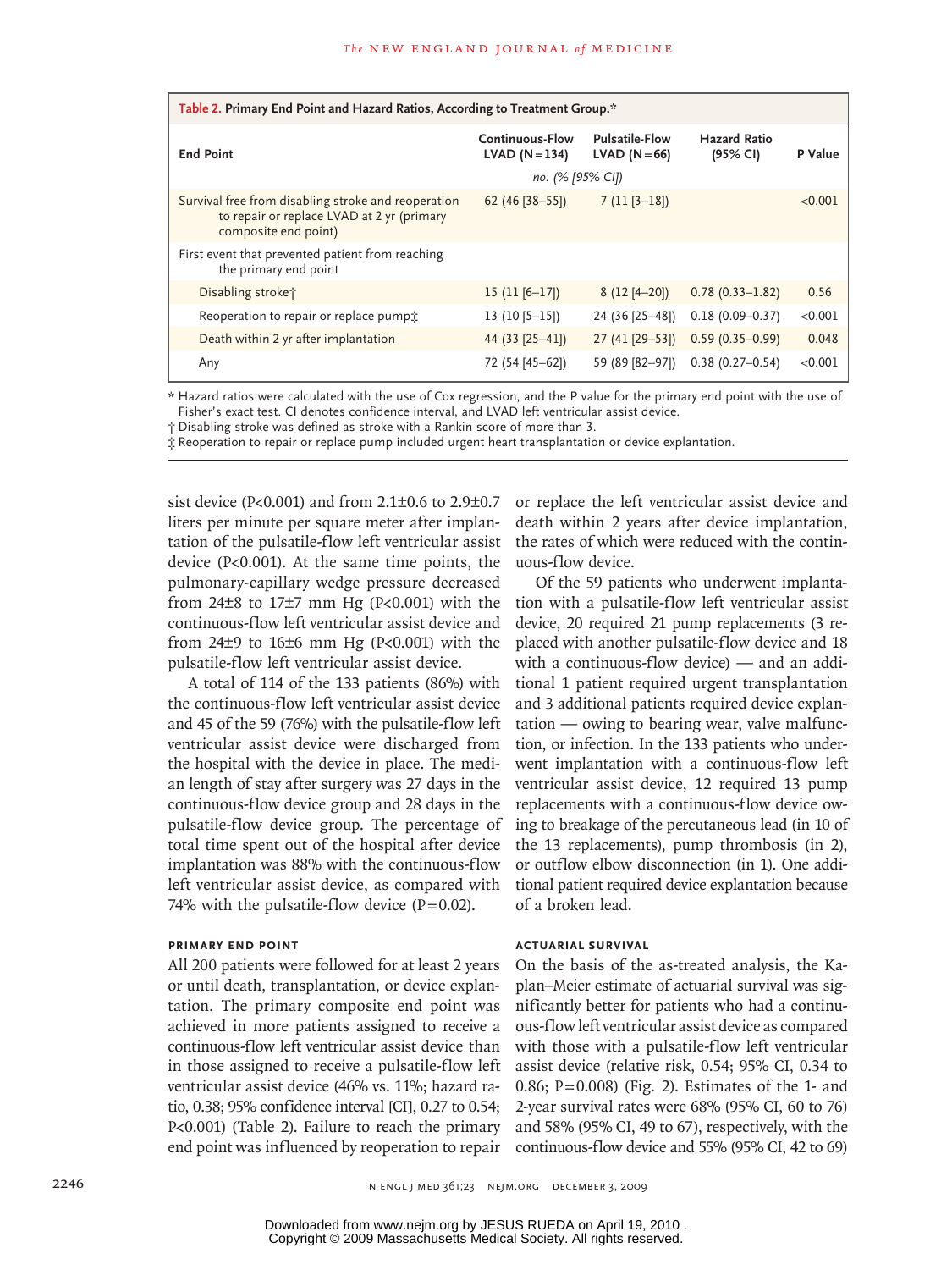and 24% (95% CI, 1 to 46%) with the pulsatileflow device. Eighteen of the pulsatile-flow left ventricular assist devices were replaced with a continuous-flow device during the follow-up period, leaving only two patients with a pulsatile-flow device (which had been replaced) at 2 years.

## **Functional Status and Quality of Life**

Early and sustained improvements in functional capacity were seen in both groups. A total of 80% of patients with a continuous-flow left ventricular assist device had NYHA functional class I or II symptoms at 24 months, with a doubling of the mean distance on the 6-minute walk test (vs. the distance at baseline) (Table 3). Similar trends were seen with quality-of-life metrics. As compared with the baseline scores, scores on the Minnesota Living with Heart Failure questionnaire and the Kansas City Cardiomyopathy questionnaires improved by over 30 points in both groups at each time point (except the 24-month point in the single patient tested who had a pulsatile-flow device) (P<0.001).

## **Adverse Events**

The adverse-event data are shown in Figure 3 (with details in the Supplementary Appendix). As compared with patients with a pulsatile-flow left ventricular device, there were significant reductions in the rates of major adverse events among patients with a continuous-flow left ventricular assist device — including device-related infection (relating to the percutaneous lead, pump, or pump pocket), non–device-related infection, right heart failure, respiratory failure, renal failure, and cardiac arrhythmia. The incidence of stroke did not differ significantly between the continuous-flow group (which had 0.13 events per patient-year [stroke in 17% of patients]) and the pulsatile-flow group (which had 0.22 events per patient-year [stroke in 14% of patients]). There was a 38% relative reduction in the rate of rehospitalization among patients with a continuous-flow left ventricular assist device as compared with those with a pulsatile-flow device.

The leading causes of death among the patients with a continuous-flow left ventricular assist device were hemorrhagic stroke (in 9% who underwent device implantation), right heart failure (in 5%), sepsis (in 4%), external power interruption (in 4%), respiratory failure (in 3%), cardiac arrest (in 3%), and bleeding (in 3%). Among the patients with a pulsatile-flow left ventricular



#### **Figure 2. Kaplan–Meier Estimates of Survival from the As-Treated Analysis, According to Treatment Group.**

Autoric (EVAD). Or the 35 patients who had a pursaine-how EVAD, 20<br>had the device replaced during the study period, with 18 (31%) receiving a continuous-flow LVAD instead of another pulsatile-flow LVAD. By 2 years, sist device (LVAD). Of the 59 patients who had a pulsatile-flow LVAD, 20 only 2 patients had a pulsatile-flow LVAD, both of whom had replacement The data shown are for the 192 patients who received a left ventricular asdevices.

Line Combo 4-C H/T

22p3

assist device, the leading causes of death were hemorrhagic stroke (in 10% who underwent device implantation), right heart failure (in 8%), multisystem organ failure (in 7%), and ischemic stroke (in 5%).

TYPE:

## Discussion

Our study shows that implantation of a continuous-flow left ventricular assist device, as compared with a pulsatile-flow device, significantly improved the probability of survival free of stroke and reoperation for device repair or replacement at 2 years in patients with advanced heart failure in whom current therapy had failed and who were ineligible for transplantation. In addition, the actuarial survival over a 2-year period of support by a left ventricular assist device was significantly better with the continuous-flow device than with the pulsatile-flow device in a population of patients whose 2-year survival rate while receiving medical therapy has been shown to be approximately 10%.12,13 The continuous-flow left ventricular assist device was also associated with significant reductions in the frequency of adverse events and the rate of repeat hospitalization, as well as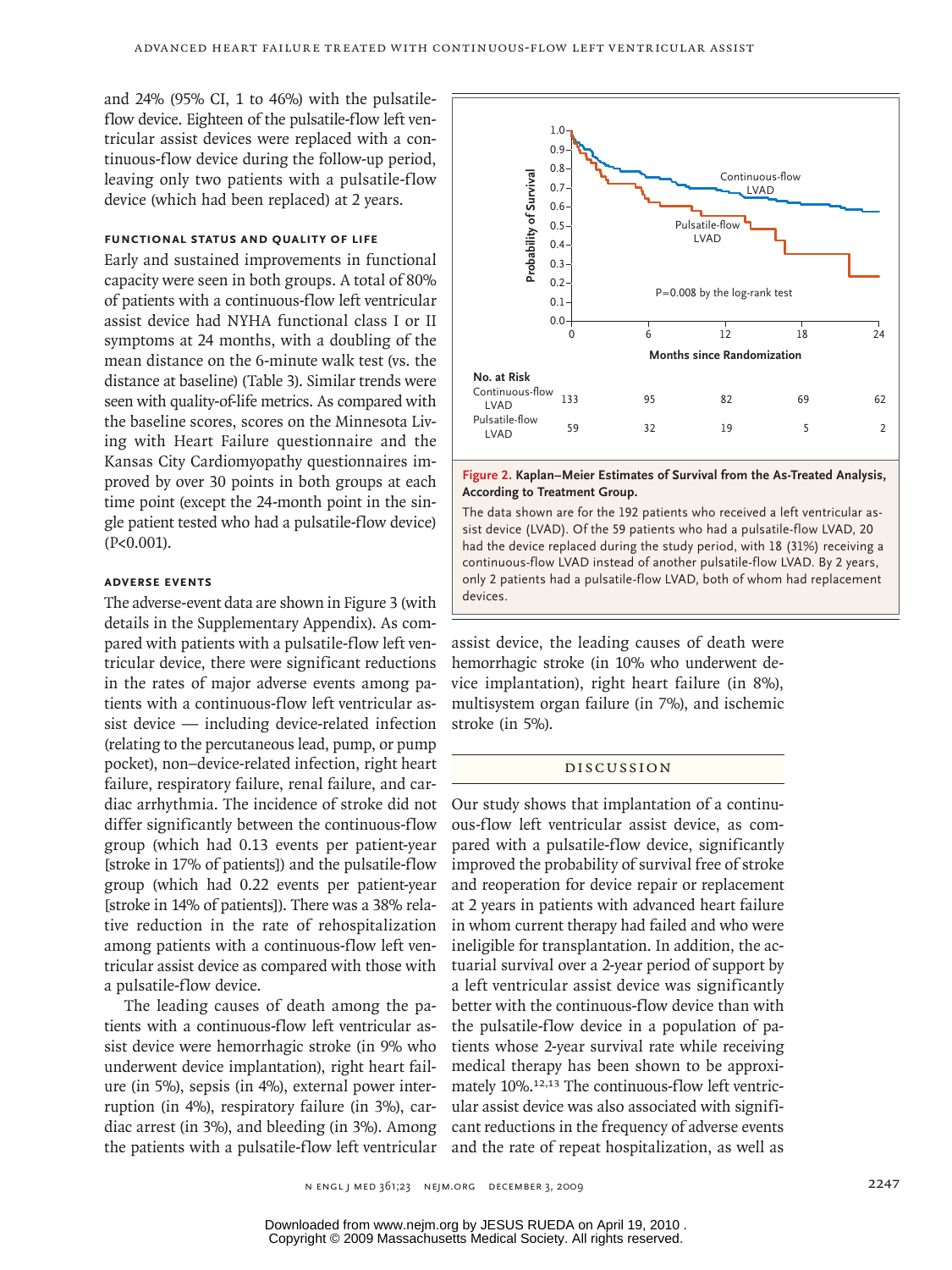| Table 3. Functional Status and Quality of Life Secondary End Points, Based on the As-Treated Analysis, According to Time Point.* |                      |                 |                      |                 |                                        |                 |                 |                     |                          |                                                    |                                              |
|----------------------------------------------------------------------------------------------------------------------------------|----------------------|-----------------|----------------------|-----------------|----------------------------------------|-----------------|-----------------|---------------------|--------------------------|----------------------------------------------------|----------------------------------------------|
| <b>End Point</b>                                                                                                                 |                      |                 | Continuous-Flow LVAD |                 |                                        |                 |                 | Pulsatile-Flow LVAD |                          |                                                    | Treatments<br>at 12 mo<br>between<br>P Value |
|                                                                                                                                  | <b>Baseline</b>      | 3 Mo            | 12 Mo                | 24 Mo           | P Value for<br>over Time;<br>Treatment | <b>Baseline</b> | 3 Mo            | 12 Mo               | 24 Mo                    | over Time <sup>-</sup><br>P Value for<br>Treatment |                                              |
| NYHA class                                                                                                                       |                      |                 |                      |                 |                                        |                 |                 |                     |                          |                                                    |                                              |
| No. of patients tested                                                                                                           | 126                  | $\overline{5}$  | 72                   | 50              |                                        | 55              | 38              | $\overline{18}$     | $\overline{\phantom{0}}$ |                                                    |                                              |
| $Class 1 - no. (%)$                                                                                                              | $\circ$              | 30(33)          | 30 (42)              | 21 (42)         |                                        | $\circ$         | 10 (26)         | 6 (33)              | 1 (100)                  |                                                    |                                              |
| Class II — no. $(%)$                                                                                                             | $\circ$              | 38 (42)         | 25 (35)              | 19 (38)         |                                        | $\circ$         | 16 (42)         | 5(28)               | $\circ$                  |                                                    |                                              |
| $Class IIIA - no. (%)$                                                                                                           | 4(3)                 | 16 (18)         | 13 (18)              | 6(12)           |                                        | 1(2)            | 10 (26)         | 4(22)               | $\circ$                  |                                                    |                                              |
| $Class IIB - no. (%)$                                                                                                            | 27 (21)              | 5(5)            | 4(6)                 | $1(2)$          |                                        | 11 (20)         | 1(3)            | 2(11)               | $\circ$                  |                                                    |                                              |
| Class $IV - no. (%)$                                                                                                             | 95 (75)              | 2(2)            | $\circ$              | 3(6)            |                                        | 43 (78)         | 1(3)            | 1(6)                | $\circ$                  |                                                    |                                              |
| Patients with class I or II - no. (%)                                                                                            | $\circ$              | 68 (75)         | 55 (76)              | 40 (80)         | 0.001                                  | $\circ$         | 26 (68)         | 11 (61)             | 1 (100)                  | 0.001                                              | 0.22                                         |
| 6-Minute walk test                                                                                                               |                      |                 |                      |                 |                                        |                 |                 |                     |                          |                                                    |                                              |
| No. of patients tested                                                                                                           | 50                   | 77              | $\overline{6}$       | 36              |                                        | $\overline{19}$ | 29              | 12                  | $\overline{\phantom{0}}$ |                                                    |                                              |
| Distance walked - m                                                                                                              | $182 \pm 140$        | $319 + 191$     | $318 + 164$          | $372 + 191$     | $-0.001$                               | $172 \pm 108$   | $291 + 134$     | $306 + 145$         | 277                      | 0.001                                              | 0.62                                         |
| Minnesota Living with Heart Failure questionnaire                                                                                |                      |                 |                      |                 |                                        |                 |                 |                     |                          |                                                    |                                              |
| No. of patients tested                                                                                                           | $\frac{16}{1}$       | 89              | 76                   | $\overline{4}$  |                                        | 49              | 36              | $\overline{19}$     | $\overline{\phantom{0}}$ |                                                    |                                              |
| Score                                                                                                                            | 75.4±17.7            | $37.4 + 22.2$   | $34.1 + 22.4$        | $29.6 + 22.4$   | 0.001                                  | $76.1 + 18.0$   | $42.1 \pm 23.3$ | 44.4±23.2           | 61.0                     | < 0.001                                            | 0.03                                         |
| Kansas City Cardiomyopathy questionnaire                                                                                         |                      |                 |                      |                 |                                        |                 |                 |                     |                          |                                                    |                                              |
| No. of patients tested                                                                                                           | 115                  | 89              | 76                   | 47              |                                        | 47              | 36              | $18$                | $\overline{ }$           |                                                    |                                              |
| Overall summary score                                                                                                            | ن<br>$27.4 \pm 16$   | $63.4 \pm 18.5$ | $65.9 + 20.0$        | 69.9±18.7       | 0.001                                  | $26.5 \pm 17.4$ | $56.7 \pm 21.1$ | $59.1 + 20.3$       | 33.3                     | 0.001                                              | 0.06                                         |
| Clinical summary score                                                                                                           | LU.<br>$35.1 \pm 18$ | $67.2 \pm 17.4$ | $68.6 \pm 21.8$      | $72.9 \pm 19.3$ | 0.001                                  | $31.6 \pm 18.4$ | 64.0±19.8       | $60.8 + 20.2$       | 63.5                     | 0.001                                              | 0.12                                         |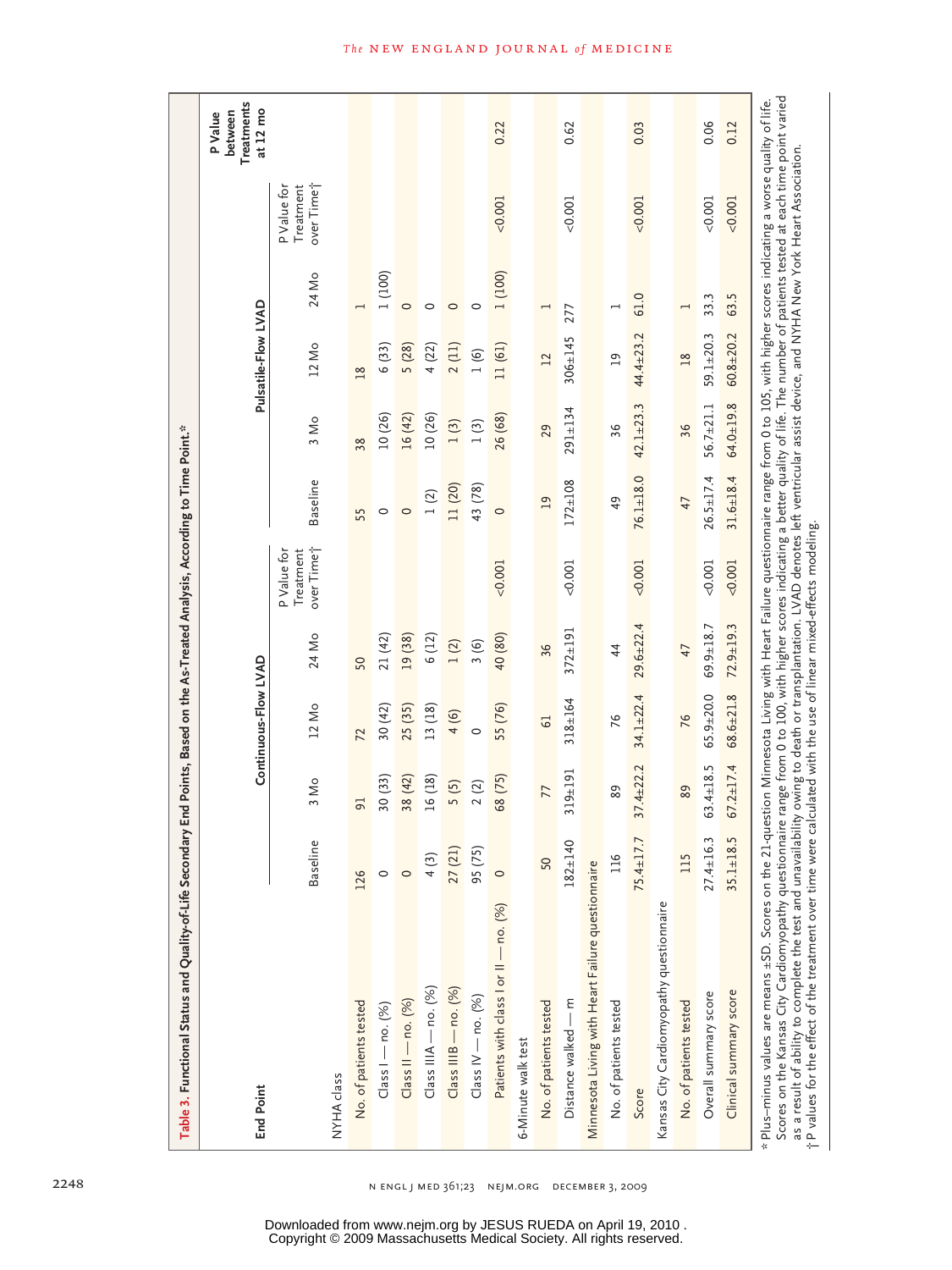|                                           |          | <b>Continuous-Flow LVAD</b><br>$(N=133)$ (211 patient-yr) |          | <b>Pulsatile-Flow LVAD</b><br>$(N=59)$ (41 patient-yr) |             |                                         |                                        |                            |
|-------------------------------------------|----------|-----------------------------------------------------------|----------|--------------------------------------------------------|-------------|-----------------------------------------|----------------------------------------|----------------------------|
| Subgroup                                  | no. (%)  | no. of Events/<br>Patient-Yr                              | no. (%)  | no. of Events/<br>Patient-Yr                           |             |                                         | Relative Risk (95% CI)                 | P Value for<br>Interaction |
| Pump replacement                          | 12(9)    | 0.06                                                      | 20(34)   | 0.51                                                   | <b>-0</b> — |                                         |                                        | < 0.001                    |
| Stroke                                    | 24 (18)  | 0.13                                                      | 8(14)    | 0.22                                                   |             |                                         |                                        | 0.21                       |
| Ischemic                                  | 11(8)    | 0.06                                                      | 4(7)     | 0.10                                                   |             |                                         |                                        | 0.38                       |
| Hemorrhagic                               | 15(11)   | 0.07                                                      | 5(8)     | 0.12                                                   |             |                                         |                                        | 0.33                       |
| LVAD-related infection                    | 47 (35)  | 0.48                                                      | 21(36)   | 0.90                                                   |             |                                         |                                        | 0.01                       |
| Local non-LVAD infection                  | 65 (49)  | 0.76                                                      | 27(46)   | 1.33                                                   |             |                                         |                                        | 0.02                       |
| Sepsis                                    | 48 (36)  | 0.39                                                      | 26(44)   | 1.11                                                   |             |                                         |                                        | < 0.001                    |
| Bleeding                                  |          |                                                           |          |                                                        |             |                                         |                                        |                            |
| Bleeding requiring PRBC                   | 108 (81) | 1.66                                                      | 45 (76)  | 2.45                                                   |             |                                         |                                        | 0.06                       |
| Bleeding requiring surgery                | 40 (30)  | 0.23                                                      | 9(15)    | 0.29                                                   |             |                                         |                                        | 0.57                       |
| Other neurologic event                    | 29 (22)  | 0.17                                                      | 10(17)   | 0.29                                                   |             |                                         |                                        | 0.14                       |
| Right heart failure                       |          |                                                           |          |                                                        |             |                                         |                                        |                            |
| Managed with extended<br>use of inotropes | 27(20)   | 0.14                                                      | 16(27)   | 0.46                                                   |             |                                         |                                        | < 0.001                    |
| Managed with RVAD                         | 5(4)     | 0.02                                                      | 3(5)     | 0.07                                                   |             |                                         |                                        | 0.12                       |
| Cardiac arrhythmia                        | 75 (56)  | 0.69                                                      | 35 (59)  | 1.31                                                   |             |                                         |                                        | 0.006                      |
| Respiratory failure                       | 50 (38)  | 0.31                                                      | 24(41)   | 0.80                                                   |             |                                         |                                        | < 0.001                    |
| Renal failure                             | 21(16)   | 0.10                                                      | 14(24)   | 0.34                                                   |             |                                         |                                        | < 0.001                    |
| Hepatic dysfunction                       | 3(2)     | 0.01                                                      | 0        | 0.00                                                   |             |                                         |                                        |                            |
| LVAD thrombosis                           | 5(4)     | 0.02                                                      | $\Omega$ | 0.00                                                   |             |                                         |                                        |                            |
| Rehospitalization                         | 107 (94) | 2.64                                                      | 42 (96)  | 4.25                                                   |             |                                         |                                        | 0.02                       |
|                                           |          |                                                           |          |                                                        | 0.0         | 0.5                                     | 1.0<br>1.5                             |                            |
|                                           |          |                                                           |          |                                                        |             | <b>Continuous-Flow</b><br><b>Better</b> | <b>Pulsatile-Flow</b><br><b>Better</b> |                            |

Figure 3. Adverse Events and Associated Relative Risks from the As-Treated Analysis, According to Treatment Group.<br>

TYPE:

 $F<sub>1</sub>$ talization" subcategory, the rates were calculated on the basis of patient-years after initial hospital discharge. LVAD denotes left ventricu-The "other neurologic event" subcategory included transient ischemic attack and neurologic events other than stroke. For the "rehospilar assist device, PRBC packed red cells, and RVAD right ventricular assist device.

 $L$  and  $L$   $\sim$   $L$   $\sim$   $L$   $\sim$   $L$   $\sim$   $L$   $\sim$   $L$   $\sim$   $L$   $\sim$   $L$ 

with an improved quality of life and functional ongoing device support at 4 years). Redesign of capacity. The survival rate at 2 years among our patients with a pulsatile-flow left ventricular assist device was similar to that among patients with a left ventricular assist device in the REMATCH trial,<sup>12</sup> whereas the survival rate among our patients with a continuous-flow device was more than vices may predispose patients to an undue burden twice the rate among the REMATCH patients.

Device durability is an important limitation to use of the currently approved pulsatile-flow left ventricular assist device as long-term therapy, because valve or bearing failures occurred routinely by 18 months. The need for pump replacement in the continuous-flow left ventricular assist device occurred at a rate of 6 events per 100 patientyears, almost one eighth the incidence seen with the pulsatile-flow device, and was mainly required because of damage to the percutaneous lead. There were no primary-pump or bearing failures in patients with a continuous-flow left ventricular assist device, with 62 patients having functioning

ong our the percutaneous lead and development of modular components may further reduce the infre-**Please check carefully.** atients with a quent need for replacement of the continuousflow device.

 $\equiv$ 

devices for at least 2 years (and 1 patient with ventricular assist device. The smaller pump and Concerns persist that left ventricular assist deof thromboembolic and infectious events. The rate of ischemic stroke among patients with a continuous-flow left ventricular assist device (6 events per 100 patient-years) is similar to that among patients with advanced heart failure who do not have device support and have other cardiovascular conditions such as atrial fibrillation.18,19 In our study, the rate of bleeding events associated with either type of left ventricular assist device were almost 10 times the rate of thromboembolic events. This finding was also noted in the HeartMate II bridge to transplant trial<sup>20</sup> and has led many centers to reduce the targeted international normalized ratio to 1.5 to 2.5 for the continuous-flow left

n engl j med 361;23 nejm.org december 3, 2009 2249 2249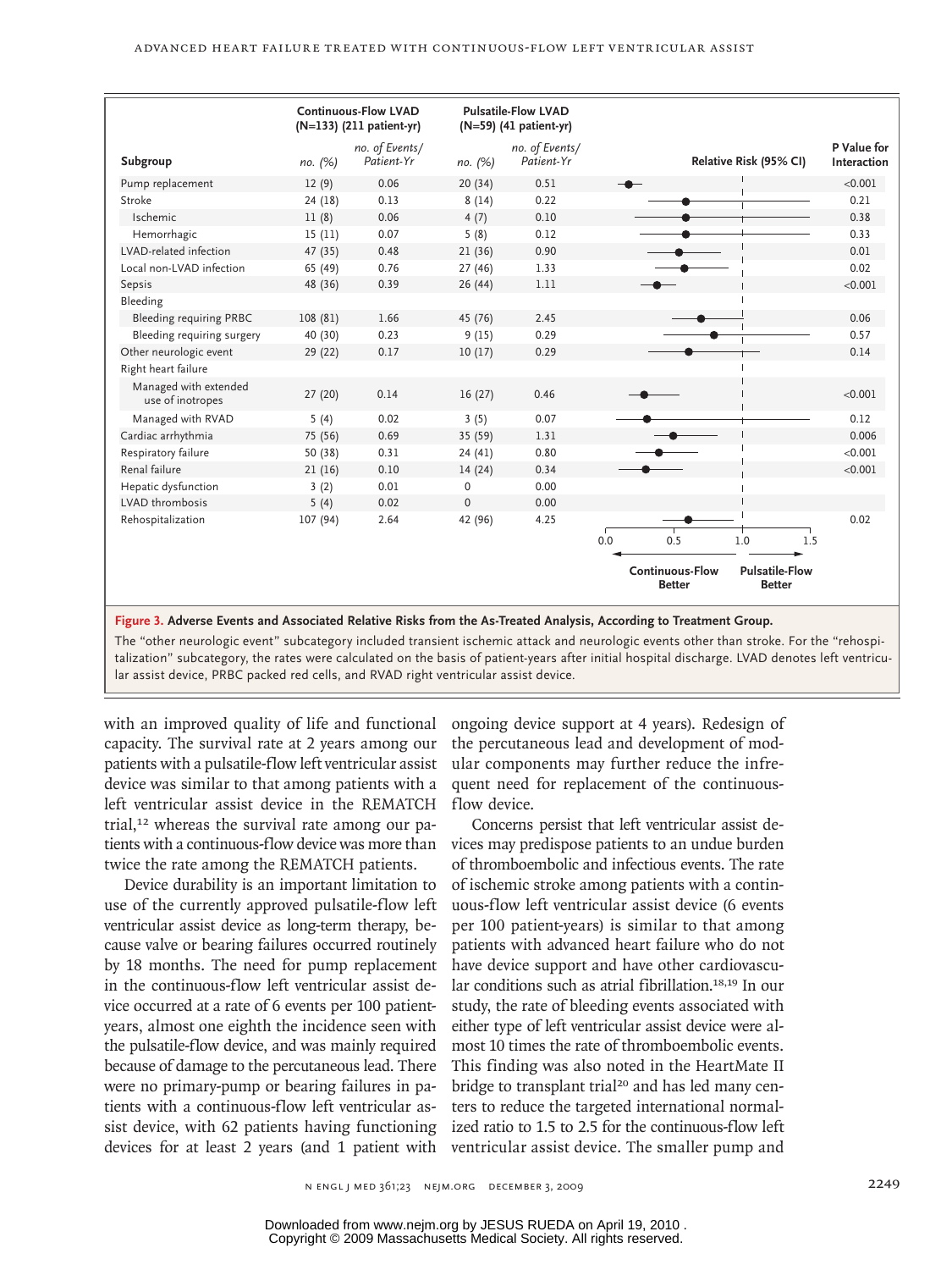percutaneous lead in the continuous-flow left ventricular assist device also requires less surgical dissection for implantation, which reduces the potential for infection, as compared with the pulsatile-flow device. Patients with a continuousflow left ventricular assist device had a rate of device-related infection nearly 50% of that among patients with a pulsatile-flow device, which contributed to their reduced need for rehospitalization.

A critical therapeutic goal in treating patients with advanced heart failure is to enhance their quality of life and functional capabilities. There are few data from medical-therapy trials involving this population of patients that highlight exercise or quality-of-life benefits.<sup>1,8,9</sup> A retrospective analysis of patients with NYHA class IV symptoms who were treated with cardiac-resynchronization therapy showed an increase of 45 m in the 6-minute-walk distance, a 25-point improvement in the Minnesota Living with Heart Failure score, and improvement in symptoms corresponding to a reduction by at least one NYHA functional class in 78% of the patients.<sup>21</sup> The exercise and quality-of-life benefits with a continuous-flow left ventricular assist device in our trial consist of a doubling of the 6-minute-walk distance, an average improvement of 35 points in the quality-of-life scores, and an increase in the number of patients whose symptoms showed improvement, to NYHA functional class I or II. Patients in both groups in our study had significant early and sustained improvements in the 6-minutewalk distance and the functional class, suggesting that the exercise benefits are related to the reduction of cardiac filling pressures and improvement in cardiac output rather than being related to the characteristics of either pulsatile or continuous flow. The patient-reported symptom burden and heart-failure–related quality-of-life scores reflected similar improvements in the two groups over the duration of the study, with a trend toward greater improvement with the continuousflow left ventricular assist device as compared with the pulsatile-flow device.

cal trial, but it was not possible to ensure that the patients and investigators were unaware of the treatment assignments. Thus, there is potential for bias, particularly regarding patient-reported outcomes such as functional abilities and the quality of life. Several sites had limited experience with the continuous-flow device before the study began, and several enrolled a small number of patients. Previous studies have shown a link between the volume of implantations with a left ventricular assist device and outcomes.22 In addition, most participating centers had more experience with the pulsatile-flow left ventricular assist device used in this trial than with the particular continuous-flow device, potentially biasing the analysis against the study device. Finally, the trial was performed in a select patient population, and applicability to the broader population of patients with heart failure, including those with less hemodynamic and functional compromise than our patients, would be speculative.

In conclusion, this study shows improvements in the rate of survival, quality of life, functional capacity of patients, and device durability with the continuous-flow left ventricular assist device (HeartMate II) as compared with the pulsatile-flow left ventricular assist device (HeartMate XVE). Reductions in the frequencies of adverse events related to device characteristics and strategies of care for patients favorably affected the rate of rehospitalization. Our results support the use of continuous-flow, permanent left ventricular assist device therapy in selected patients as a means to provide long-term hemodynamic support that is linked to improvements in longevity and the quality of life.

## Supported by Thoratec.

Dr. Slaughter reports receiving grant support from Thoratec and Heartware; Dr. Rogers, consulting fees and grant support from Thoratec; Dr. Milano, research and training grant support from Thoratec, Abiomed, and St. Jude and research grant support from Edwards Life Sciences and Sorin; Dr. Russell, training and consulting fees from Thoratec; Dr. Conte, training and consulting fees from Thoratec and grant support from Paracor; Dr. Feldman, grant support from Thoratec; and Dr. Sun, training grant support from Thoratec. Dr. Farrar reports being an employee of Thoratec with equity ownership in the company. Dr. Frazier reports receiving consulting and lecture fees from Thoratec, Terumo Heart, and Jarvik Heart. No other potential conflict of interest relevant to this article was reported.

This study was a randomized, controlled clini-

## **Appendix**

2250 n engl j med 361;23 nejm.org december 3, 2009

In addition to the authors, the following surgeons, cardiologists, and study coordinators participated in this study: *Advocate Christ Hospital, Oak Lawn, IL* — M. Sobieski, C. Gallagher, P. Pappas, M. Silver; *Duke University Medical Center, Durham, NC* — A. Lodge, L. Blue; *Johns Hopkins Hospital, Baltimore* — A. Shah, D. Yuh, S. Ullrich, D. Dordunoo, D. Rivard; *Texas Heart Institute, Houston* — B. Kar, B. Radovancevic, I. Gregoric, A. Civitello, E. Massin, C. Gemmato, M. Jafar, R. Bogaev, F. Smart; *Ohio State University, Columbus* — J. Sirak, S. Sudhaker, T. Yanssens; *Intermountain Medical Center (LDS Hospital), Salt Lake City* — B. Reid, S. Horton, D. Renland, J. Revenaugh, M. Eidson; *Clarian Methodist Hospital, Indianapolis* — M. Turrentine, S. Becka; *Allegheny General Hospital, Pittsburgh* — D. Dean, S. Murali, G. Magovern, S. Bailey, G. Sokos, L. Kernickey; *Barnes–Jewish Hospital, Washington University, St. Louis* — N. Moazami, G. Ewald, K. Shelton, D. Anderson,